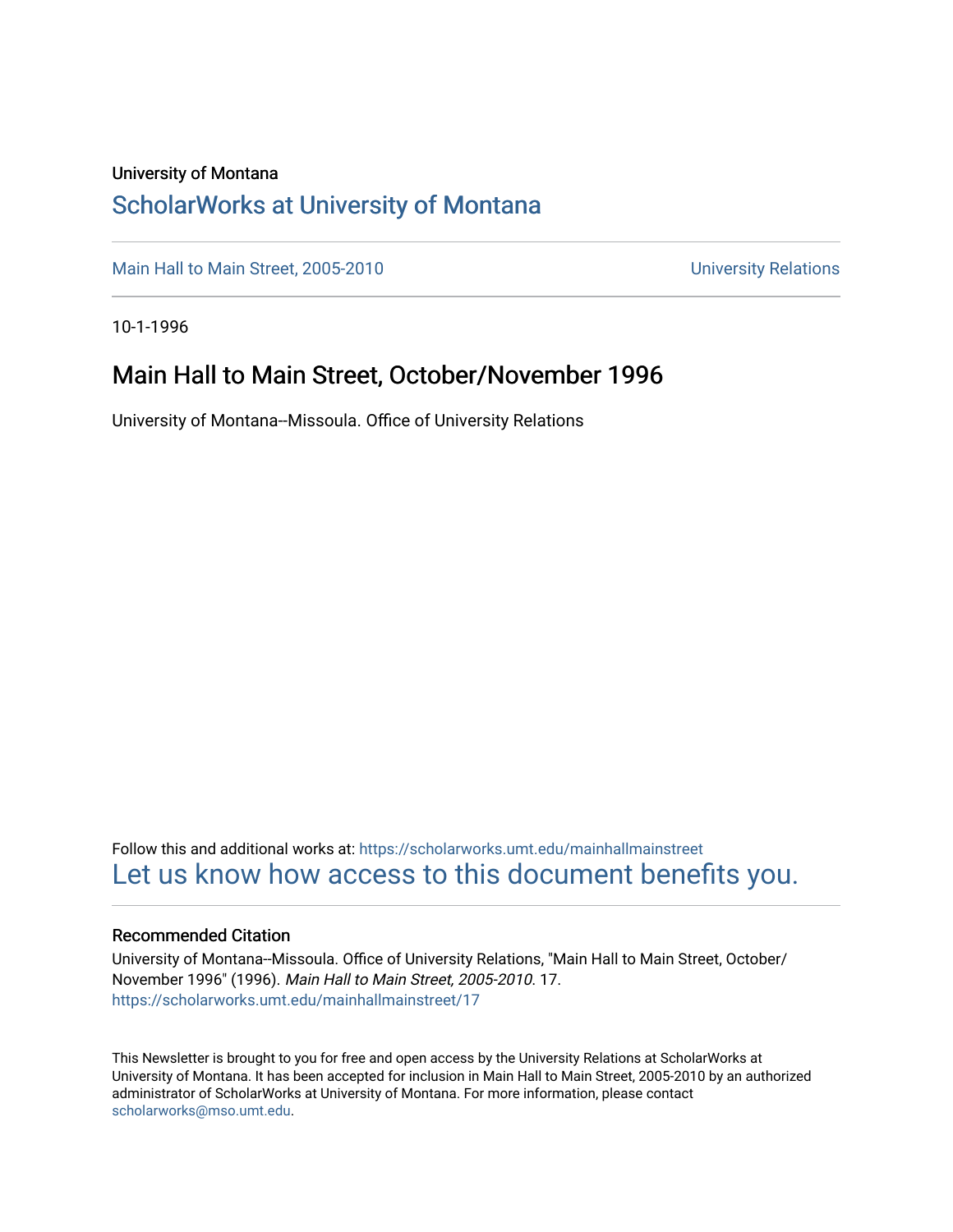

# **Ringing up another year of success**

## **Campus brings millions to Missoula businesses**

Istaff pumped a record \$162.8 million into the Mi<br>economy last year, according to figures compiled<br>UM's Bureau of Business and Economic Research.<br>The new figures show a \$5.4 million increase from the niversity of Montana students, visitors, faculty and staff pumped a record \$162.8 million into the Missoula economy last year, according to figures compiled by

The new figures show a \$5.4 million increase from the previous year's total of \$157.4 million. Excluded from the new

1887

total is an estimated \$24 million spent in fiscal 1996 on UM's ongoing construction projects.

The economic impact estimate includes almost \$142 million spent by UM students, faculty and staff for purchases, entertainment, services, housing, transportation and food; more than \$9 million spent by people who came to town to visit students, faculty or staff members, \$6 million in direct purchases by the University, and \$5.7 million spent by visitors drawn to Missoula by UM athletic and cultural events.

The more than 11,000 students on UM's Missoula campus represented \$107.6 million of the total economic impact, while more than 1,600 UM employees contributed about \$34 million.

Mortgage payments and rent account for the single biggest expenditure of students, staff and faculty with an estimated \$26.5 million spent last year.

In the retail trade category, food stores profited the most from UM's presence in the

community, ringing up almost \$20 million in sales. Auto dealers posted the second highest sales at almost \$ 13.9 million, followed by apparel and department stores at \$11.2 million. UM clients spent \$11.1 million on medical, dental and vision care.

## **Community digs deep to support its University**

W annual Missoula Business Drive, volunteers have ranged and Missoula Business Drive, volunteers have ranged accover the University's immediate academic needs.<br>About 150 community and business leaders have volunt  $\sum$ ith four weeks remaining in the UM Foundation's annual Missoula Business Drive, volunteers have raised more than \$170,000 toward their \$275,000 goal to

About 150 community and business leaders have volunteered their time to call on peers to contribute to the drive,

 $\pi x$ 

which is a major source of income for UM's Excellence Fund. For six years, the Business Drive has used the theme "Count Me In" to encourage the community to band together in support of UM. This year's campaign will close with a Nov. 26 celebration.

We'd like as many businesses and professionals as possible to join all our volunteers in supporting the University," said the drive's chair. Dr. Robert *J.* Seim of Missoula Orthopedic Associates.

For the 1996-97 academic year, President George Dennison has identified student scholarships, faculty development and the Mansfield Library as some of

the priorities for which private support is needed.

Dennison has earmarked \$ 1,000 of this year's fundraising total for a faculty award in honor of Missoula lawyer Tom Boone, one of the business drive's founders and the last original member to retire from its steering committee. The first 'Tom **J** Boone Town and Gown

*art by Ed Jenne* **Award**" will be presented to a faculty member who has been

successful in fostering good will and a spirit of cooperation between UM and the community. The award, Dennison said, "encompasses exactly what the Business Drive is all about— our interdependence upon each other.

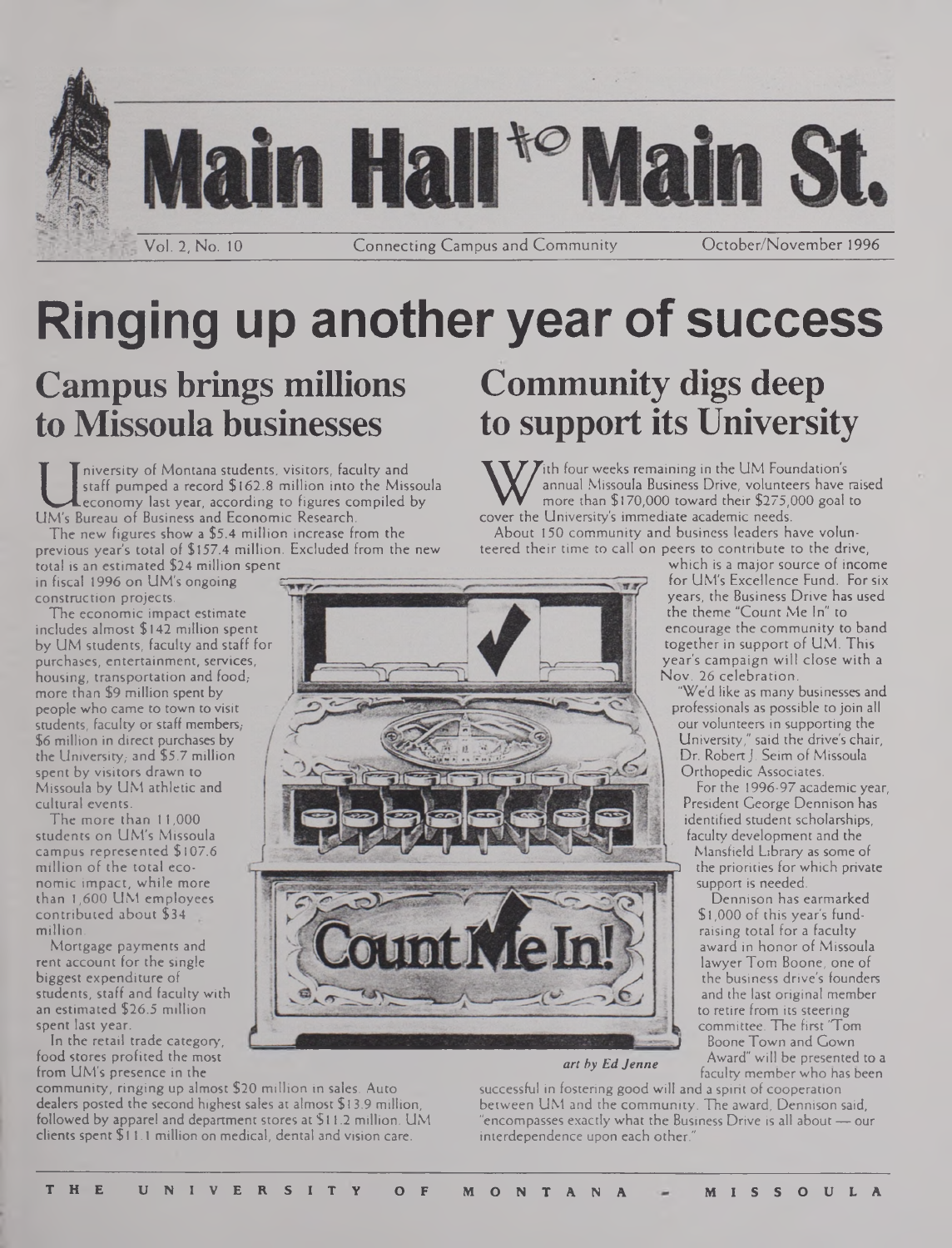## **Constitutional Amendment 30: Help or**

On Tuesday, Nov. 5, Montana voters will decide the fate of the current governing structure of higher education. CA-30 would amend the Constitution to eliminate the Board of Regents of Higher Education, the State Board of Education and the Commissioner of Higher Education and replace them with a Department of Education and a director appointed by the governor. It would create an eight-member appointed State Education Commission with duties determined by the *Legislature. If approved, the measure would takefull effect Jani -1,200*1.

**Proponents' view by state Rep. Sonny Hanson, R-Billings**

The 1994 Governor's Task Force on Renewing State Government submitted a series of recommendations, some which have been implemented and others **JL** which needed legislative and voter approval. There were extensive studies of the State's Educational System in 1989 and again in 1994, with the 1994 Task Force report calling for the establishment of a Department of Education. Based on the findings of both study groups, it was decided to propose constitutional Amendment CA-30.

This amendment will replace the State Board of Education, Board of Regents and the Commissioner of Higher Education



**Hanson**

with a state Education Commission and a Department of Education.

The purpose of CA-30 is to make the state's University System directly accountable and responsive to the people of Montana through their elected governor and Legislature. This will give the governor and the Legislature more direct statutory responsibility for the higher education budget, which accounts for over 12 percent of the state's \$1.8 billion general fund budget.

Currently, the state University System is governed by the Board of Regents, who are appointed by

the governor, while the Board of Regents appoint the Commissioner of Higher Education. The 1972 Constitution calls for the Board of Public Education and the Board of Regents to meet together as the State Board of Education to do long-range planning, coordinate education programs, and to present a unified budget to the governor for education from kindergarten through graduate school for the state of Montana.

However, the Board of Regents and the Board of Public Education hardly ever meet together and they have never presented a joint education budget for the state — not once in the 24 years since this system was established.

Probably the most compelling reason for this proposed change is that the current language delegates constitutional powers to an appointed board that is in excess of that found in other state constitutions and removes any semblance of the long established principle of "checks and balances" on the Board of Regents. Accountability is thus lost.

This is particularly significant in the area of long-term (20- 30 years) debt where the regents may issue revenue bonds on their own authority. In addition, a recent report from the Montana attorney general has stated the regents have violated statutes and the Constitution for a period of at least 15 years in selling state lands. This once again raises the issue of accountability and "checks and balances" as a major reason for these violations.

Due to the lack of accountability, the Board of Regents has ignored the Montana Constitution by failing to insist that the Board of Public Education cooperate with it in submitting a

unified budget, as required in the Constitution. When one reads the verbatim transcript of the Montana Constitutional Convention, the proponents of Article X frequently responded to questions and criticisms of their proposal by saying "The unified budget requirement will take care of that."

However, in the 24 years since adopting the Constitution there has never been a unified budget submitted to the governor or the legislature. The Constitution should either be complied with in this respect, or it should be changed. It is • illegal and improper to simply ignore (the issue) as the regents have. CA-30 will take care of this issue.

Please note that it is the system that is not working, not the individual people. As a matter of fact, many dedicated, sincere education officials, college professors, regents and others have worked hard to bring about the kind of cooperation needed between higher education and public schools in projects like the Systematic Initiative for Montana Mathematics and Science (SIMMS).

CA-30, however, will insure that Montanans get that kind of efficient use of tax dollars and quality education throughout their educational system, not just in special projects like SIMMS.

Gov. Marc Racicot endorses the amendment, saying it will help bring back "ownership and accountability to the student and to the taxpayer." As House Bill 229, CA-30 was passed by the 1995 Montana Legislature with 100 voting for and 50 voting against.

The primary opposition to CA-30 is from the K-12 educational community with the Montana Education Association and the Montana Federation of Teachers presidents, Eric Feaver and Jim McGarvey respectively, who financially and communicably oppose the amendment. They seem to believe that if it is passed and implemented, the Legislature and governor might start making changes in how the Office of Public Instruction is operated.

The MEA or MTF presidents' opposition is interesting when considering that both have made statements that the State Board of Education is not fulfilling their constitutional duties by submitting a unified budget. Note the following quotes from the 1996 spring issue of The Montana Professor:

"To our knowledge, the State Board of Education has never met to do any such thing. Never! When the Board of Regents and Board of Public Education meet as the State Board of Education, they meet to greet. End of meeting. Critics, including us, can and have made much of these superficial, inconsequential meetings.

"We believe the failure of the Board of Regents and Board of Public Education to take their total constitutional charge seriously is at least in part responsible for HB 229 (CA-30) and (the) chronic disconnect between the two governing boards."

It is obvious to the many that have reviewed the governance of higher education, regardless of what you believe about CA-30, that the system does not work according to the Constitution. Therefore, after Legislative passage of the amendment, a bipartisan committee was formed to support CA-30 with Rep. Ray Peck (Minority House Leader) and H.S. "Sonny" Hanson (House Majority Whip) as co-chairs. The committee is called the "Higher Ed Continuity and Accountability Committee for CA-30," whose goal is to inform the public about the reasons for CA-30.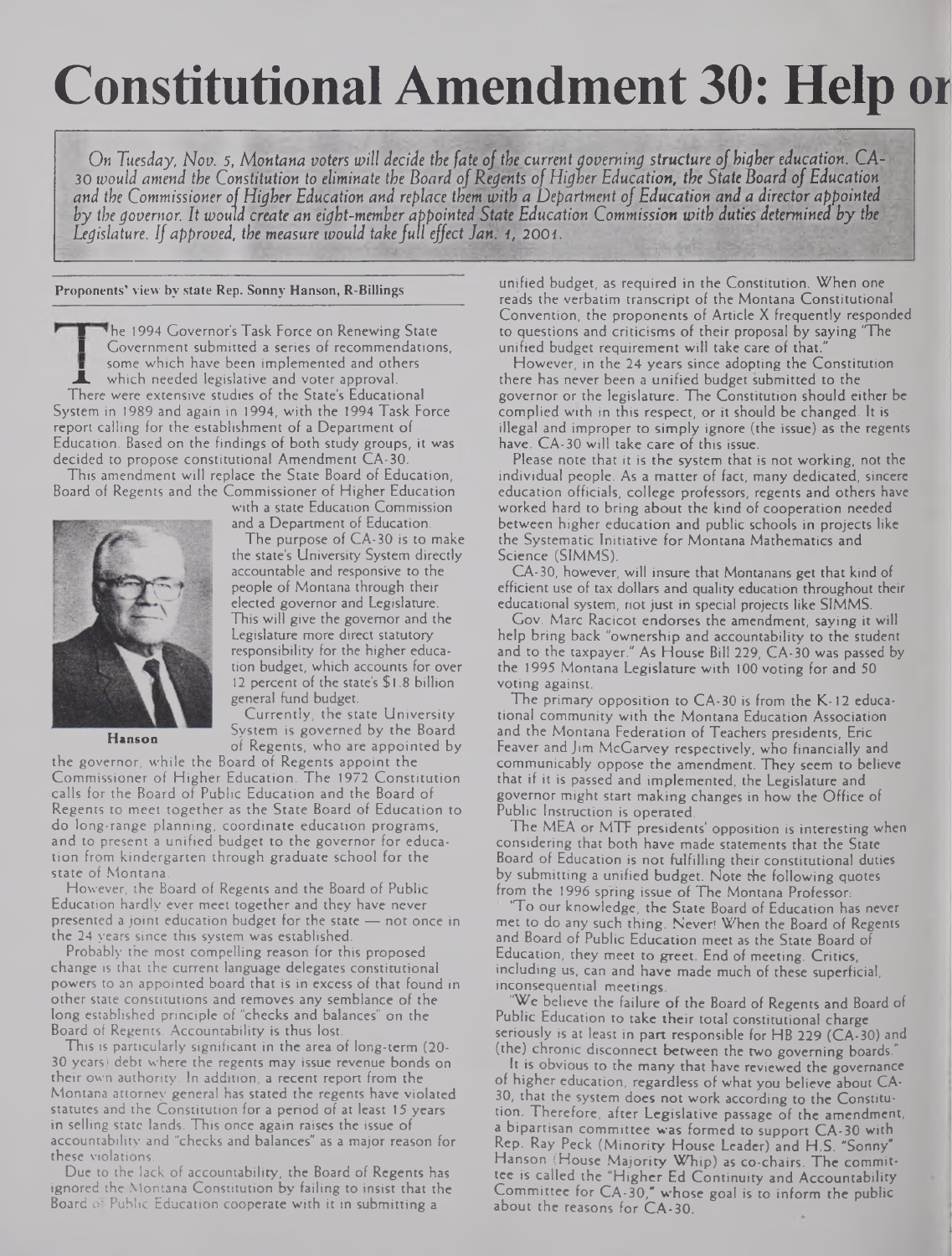## **arm for Montana higher education?**

#### **Opponents' view by UM President George M. Dennison**

safeguards established by the 1972 Constitution for the Montana University System after years of abuse, neglect and near chaos. Before they vote, all Montanans should reflect deeply about the potential for damage to a syst n one sweep, this proposal would erase the constitutional safeguards established by the 1972 Constitution for the Montana University System after years of abuse, neglect, and near chaos. Before they vote, all Montanans should has served the state well since 1972.

<sup>I</sup> want to explain why <sup>I</sup> oppose

this amendment. The vote on CA-30 is one of the most critical issues for the future of the state, whether you support or oppose it. A wellrun university system is one of the state's most valuable assets because of its role in assuring a viable society. Expenditures for higher education represent an investment in the future through the preparation and training of the next generation, the research and technology transfer that fuels the economy and preserves our resources, and the contributions to cultural life.



**\* CA-30 is unnecessary and will not accomplish its intended purpose.**

If it ain't broke, don't fix it. That common sense applies here. The Constitution requires the governor to chair the Board of Regents and Board of Public Education sitting together as the Board of Education to develop an integrated budget and a strategic plan for all of education. In brief, the state Constitution requires what the proponents say CA-30 would accomplish. Why change? Why not implement? If the Governor cannot make it work now, how will elimination of

the constitutional mandate help? CA-30 was originally part of a larger proposal to consolidate all of education — K-12 and higher education — into a Department of Education under the management of a director in the governor's cabinet. However, the proponents could not secure the votes for the proposal relating to the K-12 system. CA-30 alone cannot accomplish the intended purpose. If adopted, it would eliminate the Board of Regents, and thus quash any hope of integrated budgeting and planning.

CA-30 proponents say it would reduce costs and assure greater efficiency in the use of public funds. Anyone who argues that it will cost less to establish a new department of government than to retain the very lean commissioner's staff of 15 employees will have to defend that claim. <sup>I</sup> stand ready to be corrected, but <sup>I</sup> will give odds that it will cost a great deal more, with no attendant efficiencies. CA-30 will centralize and bureaucratize the Montana University System and render it less, rather than more, efficient. <sup>I</sup> predict that, if adopted, CA-30 will divert funds from program support to bureaucratic management, the reverse of what Montana needs.

#### **• CA-30 will jeopardize the progress made since 1972 and hinder further progress.**

The regents have reduced administrative costs and reallocated funds to support academic programs. They have also adopted policies responsive to public concerns and required the campuses to implement those policies. In doing so, the regents have remained fully accountable to the Legislature and people for the prudent use of state funds, as the periodic audits attest.

The regents are accountable for the use of funds, but they make the educational decisions. The governor appoints the regents, and the senate approves the appointments. The same

would be true of the Education Commission if CA-30 passes. The regents are not subject to political control of their educational decisions, a critical difference. The governor currently recommends a budget, and the Legislature appropriates. The appropriation process would not change with CA-30, the responsibility for educational decision making would.

Before 1972, Montana colleges and universities suffered from instability and turmoil. There were no endowments, little externally funded research, and debilitating turnover of faculty, staff, and administration. Since 1972, turnover has declined, externally funded research has grown dramatically, and recent successes in capital campaigns have built endowments because donors now believe that gifts will serve the intended purposes. To return to the direct political control of the past with its attendant instability will halt this progress.

**• CA-30 will subject educational decisions to political deal-making. Sound educational decisions must focus on teaching and learning, not who gets what.**

The framers in 1972 knew what happens when political interests overwhelm educational policy. They acted to shield the Montana University System against political intrusion.

The public interest requires the governor and the Legislature to provide for a responsive University System. Experience in this state and elsewhere warns against direct government management of colleges and universities. When that occurs, political interests prevail over sound policy.

**• CA-30 will expose the campuses to the chilling effect of potential political intrusion and retaliation.**

We have had virtually none of that in Montana since 1972, although it occurred regularly during earlier years. Since 1972, the regents have protected academic freedom, defined as who teaches what to whom and how. Academic freedom is essential to prevent political dictation of research results and curriculum content. Justice Robert Jackson once remarked that compulsory unification of opinion leads directly to the graveyard. Why risk a change for no good reason?

**• CA-30 will jeopardize the success of the regents in finding ways to maintain quality and access while controlling costs.**

Because of other needs, the state has not been able to provide appropriations that keep pace wirh inflation. Therefore, students and their families have had to bear an increasing portion of the cost of education. It makes sense to provide as much flexibility as possible to allow the most efficient use of available resources. To increase the bureaucracy and bureaucratic constraints has the opposite effect.

The regents restructured the system and revised policies and procedures to enhance efficiency and improve accountability. They did so by reducing administrative costs and red tape. Tuition has increased to make up for insufficient state appropriations. CA-30 will not change that result.

**• CA-30 will hinder the system from helping itself.** The regents have authorized revenue bonds backed by user fees to pay for construction of new buildings and renovation of existing facilities. This process has proven much less cumbersome than the state process, but has not required scarce state funds. It remains unclear whether this can continue if CA-30 passes.

Funded research and private gifts enhance scholarships, and support budgets, facilities, equipment, and endowments. CA-30 will subject these accomplishments to uncertainty and instability.

For these reasons, <sup>I</sup> oppose CA-30. All great societies require great universities. Great state universities must have freedom from political intrusion, reasonable state funding, and private support to thrive. We have had those conditions since 1972. Let's not turn back the clock. Let's move into the future.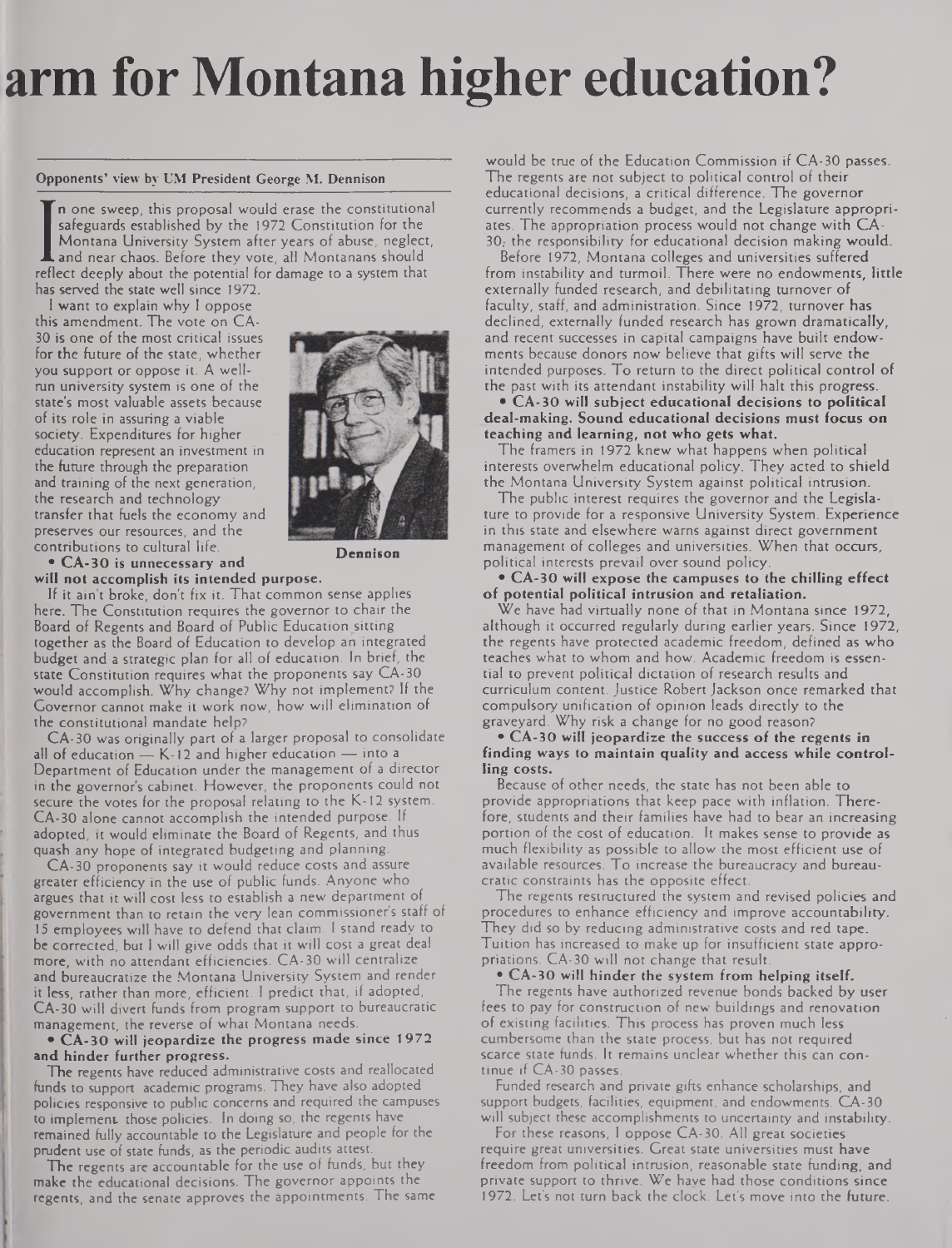

**Home-court Hoops—**Basketball returns to Dahlberg Arena in November when the Grizzlies and Lady Griz take to the court for preseason play. The Grizzlies open with a game Nov. 8<br>against a t<mark>eam from</mark> Israel. The Lady Griz follow Nov... 11 with an exbibition match<sup>3</sup>against the Swedish National Team. Both, teams will play 16 home games trom November through February. Pick up complete schedules at the Harry Adams Field House ticket office. Call 243-4051 to reserve tickets.

**Nominations Sought—**Wanted: the name of someone worthy of the next Robert T. Pantzer Award, given annually to a person from UM or the Montana community who has contributed substantially to making the University a more open and humane learning environment. The award honors Pantzer, UM's president from 1966 to 1974, who provided outstanding leadership in the preservation of unfettered academic inquiry and expression, according to UM Provost Robert Kindrick. The committee wants nominations of individuals who have demonstrated similar characteristics. The award will be presented at the Charter Day ceremony Feb. 20. Letters of nomination are due by Friday, Nov. 15; send them to Robert Kindrick, chair, Pantzer Award Committee, University Hall, University of Montana, Missoula, MT, 59812.

**Record Numbers—**The largest freshman class in UM history and a growth spurt at the College of Technology helped lift fall semester student enrollment to a record high of 11,886. Fall 1995 enrollment was 11,753. The Missoula campus also posted an increase in full-time equivalents (FTEs) this fall. An FTE represents 15 undergraduate credits per semester. The freshman class swelled to 1,768, up 98 students from last year. The class of 2000 is made up of 1,130 Montanans and 638 students from other states. With 743 students, COT posted an increase of 110 students, up almost 15 percent from last year's 633 head count. The trend is shared by UM's Helena College of Technology and College of Technology at Montana Tech.

**Fitness Guru—**For people wanting the latest information on how to improve and maintain their health through regular and enjoyable physical activity, a revised edition of a classic reference book on fitness has just become available. "Fitness and Health" become available. Thiness and Tie human performance professor emeritus, provides complete information on aerobic and muscular fitness, physical performance, nutrition and weight control. In its earlier editions titled "Physiology of Fitness," the book sold more than 100,000 copies. Sharkey, world-renowned fitness expert and past president of the American College of Sports Medicine, is the former director of UM's Human Performance Laboratory.

**Nurturing Nature—**Help preserve nature education by supporting the Montana Natural History Center at its silent and live auctions at the Boone and Crockett Club from 7 to 9:30 p.m. Saturday, Nov. 16. The evening starts at 5 p.m. with a banquet -- catered by Ken Degitz of CaterWest -and Kim Kuethe of Mammyth Bakery Cost of the dinner and auction is \$25 per person or \$20 with a membership renewal; Admission for the auction only is \$5. Proceeds will go toward building a nature center in Missoula. Individuals and businesses who want to support the UM-based center can donate auction items related to natural history such as bird feeders; outdoor gear, books or wildlife art and services such as fishing and weekend lodging in cabins. For more information or to donate items for auction, call Wendy Moore at 243-6642.

**Rewarding Research—**Faculty attracted \$23.6 million in grants and contracts during the 1995-96 fiscal year, marking the sixth consecutive record-setting year for UM's external research funding. The top five UM funding recipients were the Division of Biological Sciences, \$5.3 million, the School of Forestry, \$3.4 million, the Department of Mathematics, \$2.2 million, the Rural Institute on Disabilities, \$2 million, and the Flathead Lake Biological Station, \$1.7 million. Grants and contracts for fiscal year 1994-95 totaled \$22.5 million.

**Cyber Tales—**Electronic communication has invaded UM classrooms, and faculty members who have lived to tell about it will discuss its effects on teaching and learning at an evening program on campus Nov. 20. From 7 to 9 p.m. in Room 106 of the Gallagher Business Building, geology Chair Steve Sheriff and Joseph White, a research associate in the forestry school, will discuss and demonstrate electronic teaching in the sciences. Friends of the Mansfield Library is sponsoring the program, which president Ann Boone describes as an effort to foster community understanding of how the University uses the new information technology and how it affects students and faculty.

**Art Abounds—**UM's art galleries cater to a variety of tastes with free exhibits. From now through Nov. 26, see "Read This Way," by Robin Starbuck and "Elmo: The Third Voice." mixed media installation and performance by Charles DeWolfe and Martin Caulley from <sup>11</sup> a.m. to 3 p.m. Monday through Saturday at the Gallery of Visual Arts in the Social Science Building. An exhibit of ceramic boxes by Jae Won Lee can be seen from 10 a.m. to 4 p.m. Monday through Friday, also through Nov. 26, at the University Center Gallery (closed Election Day, Nov. 5 and Veterans Day, Nov. 11).

**Curtain Calls—**UM's drama/dance department presents 'The Crucible" at nightly performances in the Masquer Theatre in the Performing Arts and Radio/TV Center Nov. 5-9 and 12-16. The show starts at 7:30 p.m. Tickets are \$8/general, \$7/seniqrs. Call 243-4581.

**Examine theWest—**Upcoming lectures presented free by UM's Center for the Rocky Mountain West are: "Do Migrants Crowd Out Residents? What Does the Data Say?" by Christiane Von Reichert, UM geography assistant' professor, from 4 to 5 p.m. Wednesday,<br>Nov. [13, and <u>"</u>Land Ethrcs in the Bitterroot Mountains by author and retired forester Bud Moore, 7:30 p.m. Thursday, Nov. 21 Both lectures will be held in the Milwaukee Station'snirst floor conference room. For more information, call  $549-4820$ .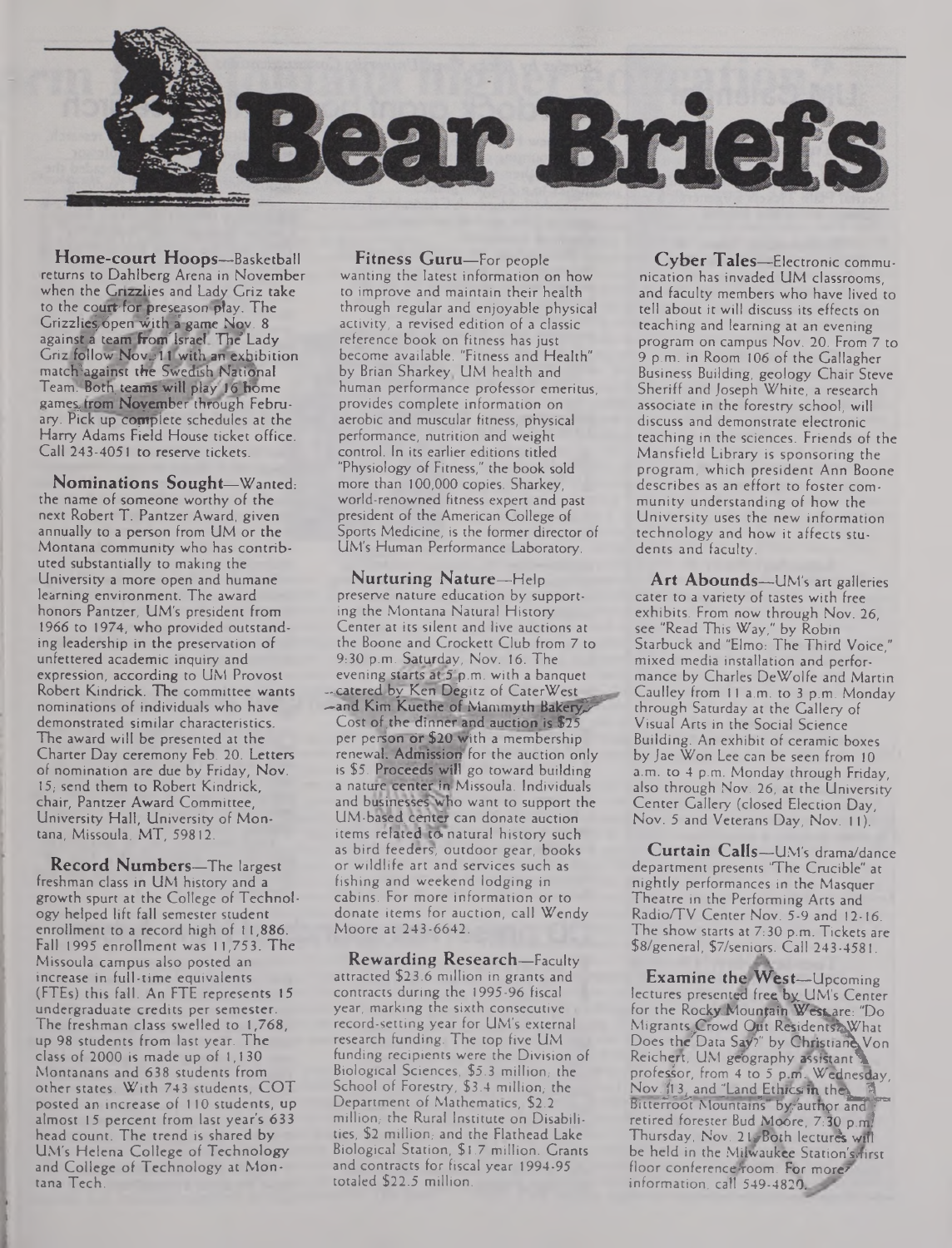### **UM Calendar**

**Tuesday, Nov. 5 Faculty recital—**clarinetist Maxine Ramey, 7:30 p.m., Music-J Recital Hall. Tickets \$5/general, \$3/ students and senior citizens.

#### **Wednesday, Nov. 6 Women's Studies Brown Bag Lunch—**"Violence Against Women," by Deb Weinstein, Missoula **YWCA** director, noon, Liberal Arts Building Room 138. Free.

**Thursday, Nov. 7 Performing Arts Series—The** Ballet Stars of Moscow, 7:30 p.m., Wilma Theatre. Tickets \$20/general, \$18/faculty, staff and senior citizens, \$15/students and \$12/youth.

**Friday, Nov. 8 Faculty recital—**pianist Steven Hesla, 7:30 p.m., Music Recital Hall. Tickets \$5/general, \$3/students & seniors.

**Saturday, Nov. 9 Football—**Grizzlies vs. Portland State, 12:35 p.m., Washington-Grizzly Stadium.

**Tuesday, Nov. 12 Opera workshop—**7:30 p.m., . **Nov. 12-13,** Music Recital Hall. Tickets \$3/general, \$l/students.

**Friday, Nov. 15 Jazz Bands—**7:30 p.m., Montana Theatre. Call 243-6880 for ticket information.

**Outdoor slide show/lecture—** "In Search of Everest," the life and climbs of British mountaineer Adrian Burgess, 8 p.m., Urey Lecture Hall. Tickets \$5/general,  $$4$ /students and seniors in advance, \$5/\$6 at the door.

**UM Fall Reading Series—poet** Patricia Goedicke, 8 p.m., Gallagher Business Building Room 122. Free.

**Tuesday, Nov. 19 Faculty Chamber Music Recital—** 7:30 p.m., Music Recital Hall. Free. **Dance concert—**Fall Dance Showcase, 7:30 p.m., **through Nov.** 23, Open Space, Performing Arts and Radio/TV Center. Tickets \$4.

**Wednesday, Nov. 20 Women's Studies Brown Bag** Lunch—'Women, Politics and the 1997 Legislature," by state Rep. Diane Sands of Missoula, noon. Liberal Arts Building Room 138. Free.

#### *Stories by Becky Shay, University Communications*

## Murdock grant boosts HIV research

**A** counting cells faster and lot<br>thanks to a \$50,000 grant.<br>The M.L. Murdock Charitable new HIV virology lab at UM is counting cells faster and looking A at them more closely than ever,

The MJ. Murdock. Charitable Trust grant will be used to'purchase key pieces of equipment.

The virology lab, which was created this summer, is designed to meet or exceed federal guidelines for the safe handling of HIV, said Jack Nunberg, lab director and biological sciences professor. Basic research in the laboratory will focus on the development and use of HIV vaccines and anti-viral agents.

The lab helps give UM state-of-the-

art facilities for doing AIDS research, said biological sciences Professor Thomas North, who spearheaded the application process with Nunberg.

Murdock grants funded the molecular biology lab in 1991; UM's Motor Control Research Lab, founded in 1992, and the central bio-geochemical analytical lab founded last January.

The M.J. Murdock Charitable Trust was created in 1975 as an independent private foundation with a Pacific Northwest grantmaking focus. Its top funding interests have been education and scientific research.

Hinman testifies about life on Mars

**NUMBER 1888**<br>
Professor, testified before the<br>
LI.S. Senate Subcommittee on<br>
Science, Space and Technology,<br>
chaired by Montana's U.S. Sen. Conrad ancy Hinman, geology assistant professor, testified before the U.S. Senate Subcommittee on chaired by Montana's U.S. Sen. Conrad Burns, Sept. 25.

In her testimony, Hinman urged the subcommittee to continue researching the'possibility of life on Mars, including more study here on Earth to better understand the fossilization process.

The sheer breadth of inquiries fielded by the geology department in our small Montana city leaves no doubt that the findings have touched the imagination of our country," Hinman told the subcommittee. She added that fossil samples from Mars may be a better indicator of the geological history of the early planets because they haven't been "recycled" by plate tectonics.

Hinman has been awarded NASA grants to study the prospect of life on Mars. A geochemist, she has studied fossilized micro-organisms in Yellowstone National Park, Australia, Iceland and Scotland.

## Events promote hunger awareness

E 10 dies of hunger. UM and the<br>
Curb hunger by supporting Hunger<br>
Awareners Week events Nov. 18.23 very 23 seconds a child under age 10 dies of hunger. UM and the Missoula community can help Awareness Week events Nov. 18-23.

Events will raise money for Oxfam America, the Missoula Food Bank, the Poverello Center and the Salvation Army.

A dollar will buy a taste of what it's like to go hungry at the Hunger Banquet Thursday, Nov. 21. From 5:30 to 6:30 p.m., 15 percent of the diners will be served a full meal, complete with wine and linen table cloths; 25 percent will get rice and weak soup, and the rest will eat rice and water. The meal will be served in UM's Cascade Country Store in the Lodge.

Food donations will be accepted at the Griz-Cat game Saturday, Nov. 23. For more information, call the Rev. Bob Varker, 549-5821.

## CD preserves sounds of New Jubes

ans can bring home the sounds of The New Jubes and the Virtual Orchestra in November.

The New Jubes and the Virtual<br>
Orchestra in November.<br>
UM's premiere singing group is<br>
releasing the first CD ever to come UM's premiere singing group is from the University's Department of Music. "Off The Wall!" includes 15 selections ranging from country to avant-garde, with a good dose of vocal jazz. The CD was engineered, mastered and produced by students.

All of the Virtual Orchestra cuts were recorded in UM's music technology labs, as were all accompaniments and the original compositions by students.

The CD is a collection of works by the 1995-96 NewJubes and Virtual Orchestra, featuring the talents of Greg Bolin, Chad Curtis, Jason Derlatka, Amanda Duff, Maria Gonzales, Julie Johnson, Tomoko Makuuchi, Peter Park and Laura Smith, along with engineer Angela Hill, manager Scott Billadeau and director Dennis Thurmond.

The 1996-97 New Jubes and Virtual Orchestra will perform a free concert at 7:30 p.m. Saturday, Nov. 23 in UM's Music Recital Hall.

Copies of the CD will be available soon for about  $$15;$  call 243-4970.